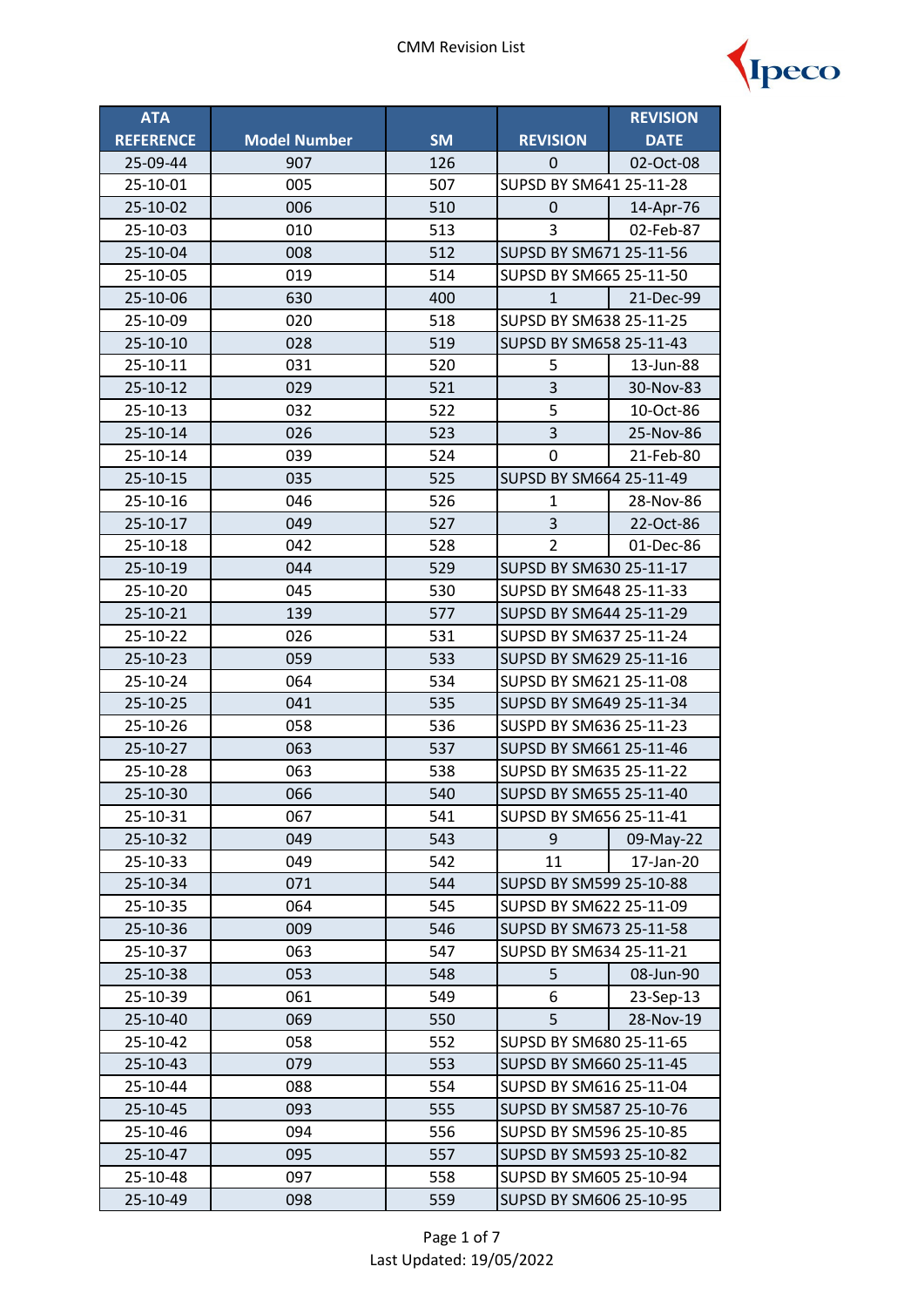

| <b>ATA</b>       |                     |           |                         | <b>REVISION</b> |  |
|------------------|---------------------|-----------|-------------------------|-----------------|--|
| <b>REFERENCE</b> | <b>Model Number</b> | <b>SM</b> | <b>REVISION</b>         | <b>DATE</b>     |  |
| 25-10-51         | 096                 | 561       | SUPSD BY SM595 25-10-84 |                 |  |
| 25-10-52         | 102                 | 562       | SUPSD BY SM626 25-11-13 |                 |  |
| 25-10-53         | 103                 | 563       | SUPSD BY SM625 25-11-12 |                 |  |
| 25-10-54         | 104                 | 564       | SUPSD BY SM604 25-10-93 |                 |  |
| 25-10-55         | 078                 | 565       | 5<br>20-Mar-12          |                 |  |
| 25-10-56         | 118                 | 566       | SUPSD BY SM650 25-11-36 |                 |  |
| 25-10-57         | 112                 | 567       | SUPSD BY SM611 25-11-01 |                 |  |
| 25-10-58         | 107                 | 568       | SUPSD BY SM608 25-10-97 |                 |  |
| 25-10-59         | 134                 | 569       | SUPSD BY SM594 25-10-83 |                 |  |
| 25-10-60         | 115                 | 570       | 18                      | 18-Apr-18       |  |
| 25-10-65         | 159                 | 576       | SUPSD BY SM659 25-11-44 |                 |  |
| 25-10-69         | 160                 | 580       | 8                       | 10-Jan-19       |  |
| 25-10-70         | 185                 | 581       | $\overline{2}$          | 16-Jul-14       |  |
| 25-10-71         | 186                 | 582       | 0                       | 01-Jul-91       |  |
| 25-10-72         | 165                 | 583       | SUPSD BY SM628 25-11-15 |                 |  |
| 25-10-73         | 188                 | 584       | 8                       | 23-Mar-17       |  |
| 25-10-74         | 172                 | 585       | 0                       | 18-Oct-91       |  |
| 25-10-76         | 093                 | 587       | 36                      | 30-Sep-20       |  |
| 25-10-78         | 210                 | 589       | 28                      | 14-Sep-21       |  |
| 25-10-79         | 211                 | 590       | 31                      | 23-Jul-20       |  |
| 25-10-80         | 212                 | 591       | 15                      | 23-Jul-20       |  |
| 25-10-81         | 213                 | 592       | 11                      | 21-Jul-14       |  |
| 25-10-82         | 095                 | 593       | 27                      | 05-Sep-17       |  |
| 25-10-83         | 134                 | 594       | 15                      | 08-Sep-10       |  |
| 25-10-84         | 096                 | 595       | 24                      | 28-Apr-21       |  |
| 25-10-85         | 094                 | 596       | 18                      | 05-Sep-17       |  |
| 25-10-86         | 183                 | 597       | 6                       | 23-Mar-01       |  |
| 25-10-87         | 201                 | 598       | 52                      | 27-Dec-21       |  |
| 25-10-88         | 071                 | 599       | 14                      | 17-Jul-13       |  |
| 25-10-89         | 218                 | 600       | 16                      | 21-Jul-14       |  |
| 25-10-90         | 217                 | 601       | 12                      | 19-Sep-14       |  |
| 25-10-91         | 205                 | 602       | 14                      | 30-Jul-20       |  |
| 25-10-92         | 199                 | 603       | 4                       | 18-Jun-13       |  |
| 25-10-93         | 104                 | 604       | 22                      | 05-Sep-17       |  |
| 25-10-94         | 097                 | 605       | 15                      | 10-Aug-21       |  |
| 25-10-95         | 098                 | 606       | 24                      | 14-Sep-21       |  |
| 25-10-97         | 107                 | 608       | 22                      | 19-Mar-21       |  |
| 25-10-98         | 227                 | 609       | 11                      | 25-Sep-12       |  |
| 25-11-01         | 112                 | 611       | 18                      | 19-Dec-21       |  |
| 25-11-02         | 226                 | 614       | 35                      | 07-Oct-20       |  |
| 25-11-03         | 165                 | 615       | 12                      | 28-Aug-14       |  |
| 25-11-04         | 088                 | 616       | 19                      | 30-Aug-16       |  |
| 25-11-05         | 183                 | 617       | $\mathbf{1}$            | 28-Feb-11       |  |
| 25-11-06         | 249                 | 618       | $\overline{7}$          | 17-Sep-12       |  |
| 25-11-07         | 243                 | 619       | 13                      | 19-Mar-14       |  |
| 25-11-08         | 064                 | 621       | 15                      | 04-Oct-21       |  |
| 25-11-09         | 064                 | 622       | 25                      | 04-Oct-21       |  |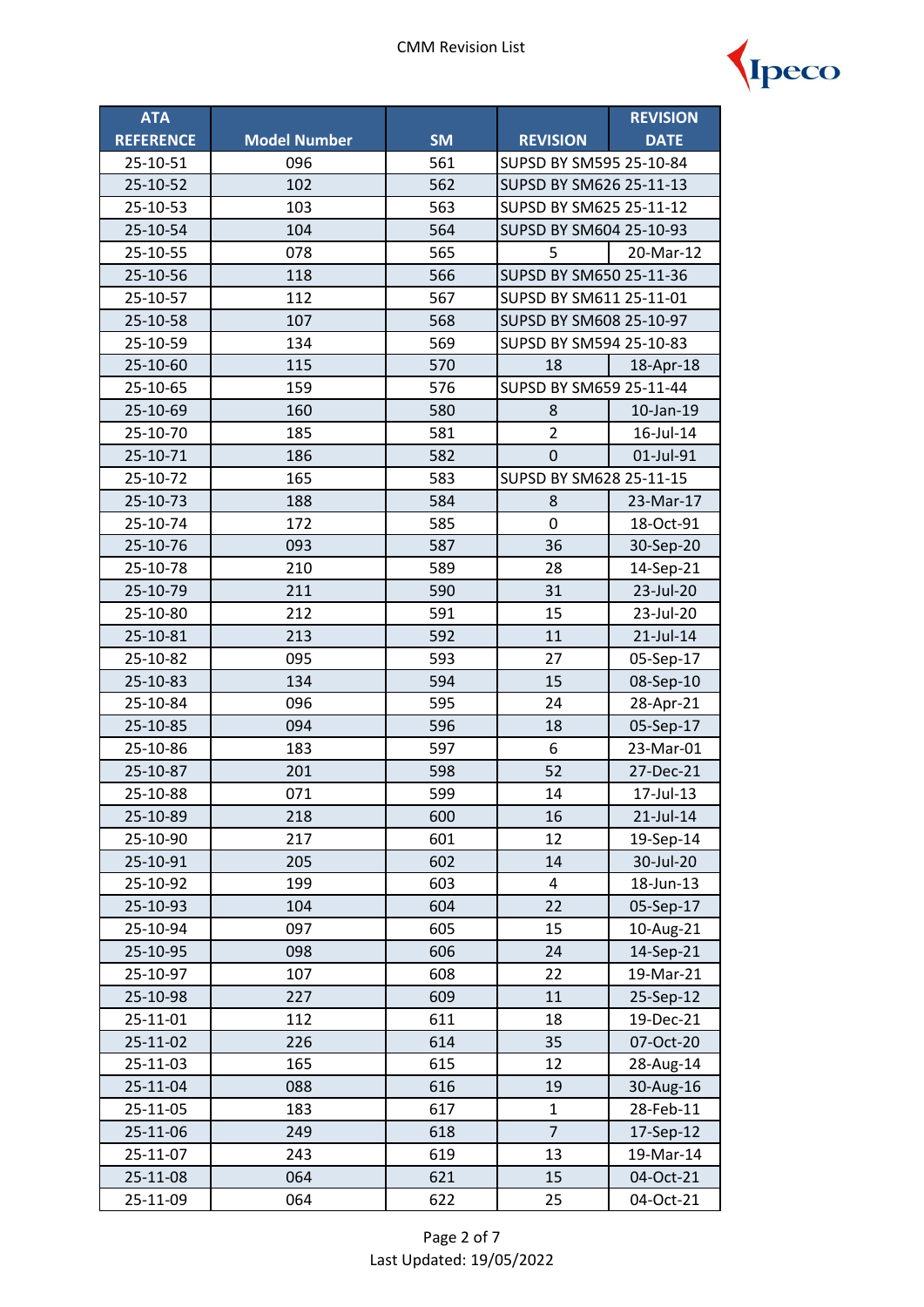

| <b>ATA</b>       |                     |           |                         | <b>REVISION</b> |
|------------------|---------------------|-----------|-------------------------|-----------------|
| <b>REFERENCE</b> | <b>Model Number</b> | <b>SM</b> | <b>REVISION</b>         | <b>DATE</b>     |
| $25 - 11 - 10$   | 254                 | 623       | 21                      | 29-Nov-21       |
| 25-11-11         | 250                 | 624       | $\overline{7}$          | 04-May-10       |
| 25-11-12         | 103                 | 625       | 15                      | 30-Sep-19       |
| 25-11-13         | 102                 | 626       | 27                      | 17-Sep-21       |
| $25 - 11 - 14$   | 244                 | 627       | 18                      | 09-Nov-12       |
| 25-11-15         | 165                 | 628       | 4                       | 28-Aug-12       |
| $25 - 11 - 16$   | 059                 | 629       | 8                       | 03-Feb-12       |
| 25-11-17         | 044                 | 630       | 9                       | 02-Oct-19       |
| 25-11-18         | 254                 | 631       | 13                      | 27-Sep-21       |
| 25-11-19         | 256                 | 632       | 11                      | 14-Jan-22       |
| 25-11-20         | 272                 | 633       | 15                      | 15-Mar-21       |
| 25-11-21         | 063                 | 634       | 30                      | 17-Sep-21       |
| 25-11-22         | 063                 | 635       | 29                      | 17-Sep-21       |
| 25-11-23         | 058                 | 636       | 16                      | 30-Aug-19       |
| 25-11-24         | 026                 | 637       | 16                      | 07-Feb-17       |
| 25-11-25         | 020                 | 638       | $\overline{2}$          | 19-Oct-09       |
| 25-11-26         | 258                 | 639       | 36                      | 17-Aug-21       |
| 25-11-27         | 142                 | 640       | 9                       | 13-Apr-12       |
| 25-11-28         | 005                 | 641       | $\mathbf{1}$            | 21-Jun-01       |
| 25-11-29         | 041                 | 644       | 16                      | 22-May-15       |
| 25-11-30         | 275                 | 645       | 5                       | 16-Jan-12       |
| 25-11-31         | 185                 | 646       | 12                      | 03-Dec-20       |
| 25-11-32         | 209                 | 647       | 9                       | 23-Jul-20       |
| 25-11-33         | 045                 | 648       | 4                       | 04-Dec-09       |
| 25-11-34         | 041                 | 649       | $\overline{7}$          | 02-Mar-18       |
| 25-11-35         | 255                 | 651       | 5                       | 26-Sep-12       |
| 25-11-36         | 118                 | 650       | 11                      | 16-Apr-20       |
| 25-11-37         | 254                 | 652       | 20                      | 30-Sep-21       |
| 25-11-38         | 258                 | 653       | 49                      | 04-Apr-22       |
| 25-11-39         | 296                 | 654       | 38                      | 18-Feb-21       |
| 25-11-40         | 066                 | 655       | 19                      | 04-Oct-21       |
| 25-11-41         | 067                 | 656       | 18                      | 02-Sep-20       |
| 25-11-42         | 307                 | 657       | 3                       | 04-Sep-12       |
| 25-11-43         | 028                 | 658       | 4                       | 05-Jul-06       |
| 25-11-44         | 159                 | 659       | 3                       | 06-Dec-13       |
| 25-11-45         | 079                 | 660       | 10                      | 23-Jun-17       |
| 25-11-46         | 063                 | 661       | 17                      | 17-Sep-21       |
| 25-11-47         | 316                 | 662       | $\overline{2}$          | 21-Apr-05       |
| 25-11-48         | 317                 | 663       | 18                      | 24-May-18       |
| 25-11-49         | 035                 | 664       | 4                       | 22-Oct-10       |
| 25-11-50         | 019                 | 665       | 3                       | 06-Oct-09       |
| 25-11-51         | 020                 | 666       | $\overline{2}$          | 13-Apr-12       |
| 25-11-52         | 318                 | 667       | 11                      | 13-Oct-17       |
| 25-11-53         | 326                 | 668       | 23                      | 07-Jul-21       |
| 25-11-54         | 327                 | 669       | 22                      | 07-Jul-21       |
| 25-11-55         | 254                 | 670       | 16                      | 27-Sep-21       |
| 25-11-56         | 008                 | 671       | $\overline{\mathbf{r}}$ | 20-Jul-12       |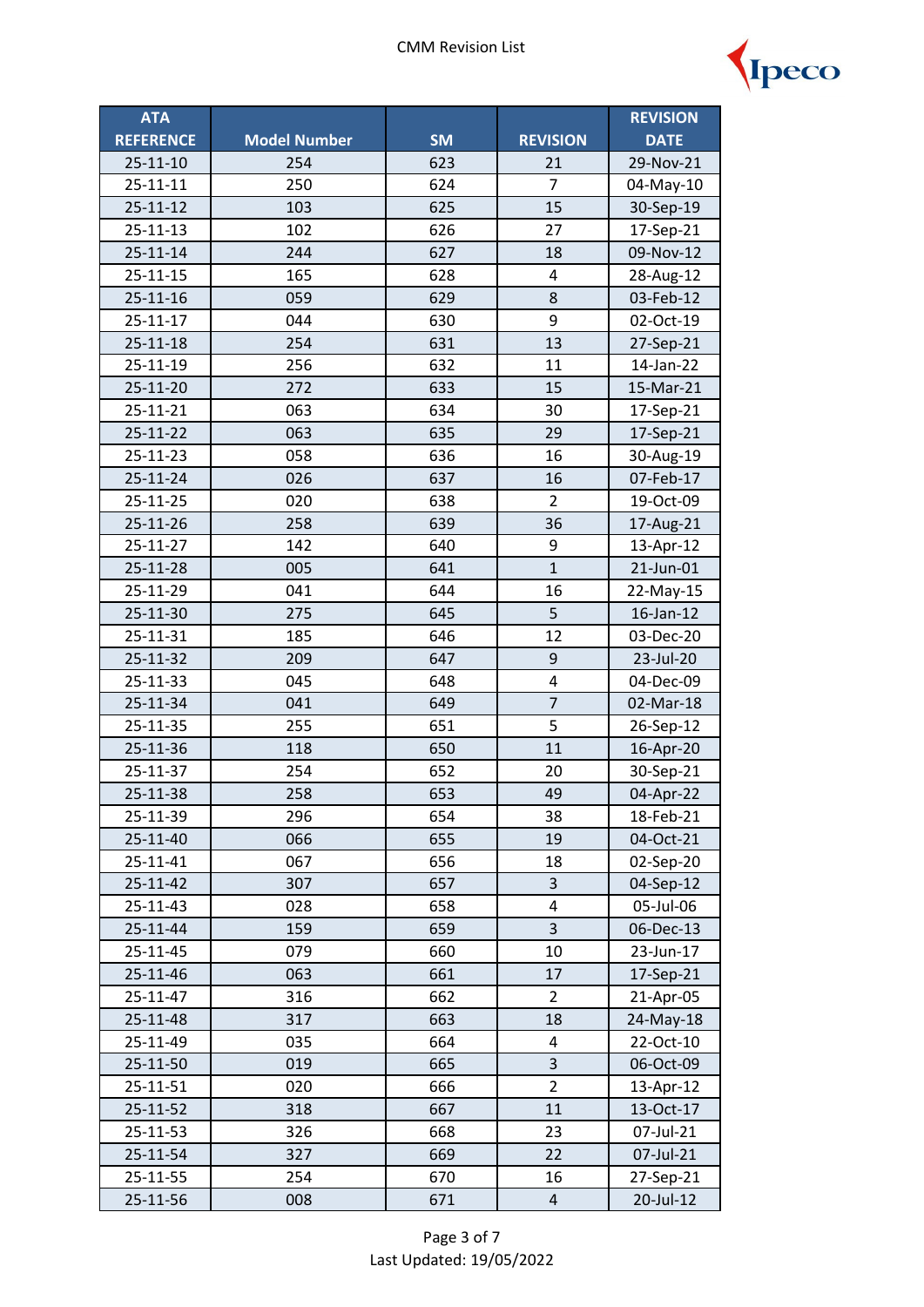

| <b>ATA</b>       |                     |           |                         | <b>REVISION</b>                                      |  |
|------------------|---------------------|-----------|-------------------------|------------------------------------------------------|--|
| <b>REFERENCE</b> | <b>Model Number</b> | <b>SM</b> | <b>REVISION</b>         | <b>DATE</b>                                          |  |
| 25-11-57         | 390                 | 672       | 2                       | 01-Dec-15                                            |  |
| 25-11-58         | 009                 | 673       | 6                       | 04-Dec-20                                            |  |
| 25-11-62         | 341                 | 677       | 16                      | 07-Apr-22                                            |  |
| 25-11-65         | 058                 | 680       | $\overline{2}$          | 10-Aug-21                                            |  |
| 25-11-66         | 318                 | 681       | 20                      | 29-Apr-22                                            |  |
| 25-11-67         | 026                 | 682       | 6                       | 31-May-16                                            |  |
| 25-11-68         | 254                 | 683       | 9                       | 27-Sep-21                                            |  |
| 25-11-69         | 380                 | 684       | 38                      | 01-May-22                                            |  |
| 25-11-70         | 383                 | 685       | 30                      | 25-May-21                                            |  |
| 25-11-71         | 384                 | 686       | 14                      | 08-Apr-22                                            |  |
| 25-11-72         | 386                 | 687       | 13                      | 14-Jan-22                                            |  |
| 25-11-73         | 382                 | 688       | 12                      | 19-Jan-22                                            |  |
| 25-11-74         | 424                 | 689       | 12                      | 02-Aug-21                                            |  |
| 25-11-75         | 441                 | 690       | 14                      | 21-Jan-20                                            |  |
| 25-11-77         | 444                 | 692       | 29                      | 20-Sep-21                                            |  |
| 25-11-78         | 275                 | 693       | $\mathbf{1}$            | 20-Jan-12                                            |  |
| 25-11-79         | 449                 | 694       | 17                      | 05-May-22                                            |  |
| 25-11-81         | 458                 | 697       | 20                      | 02-Feb-22                                            |  |
|                  |                     |           |                         |                                                      |  |
| 25-11-82         | 453                 | 698       |                         | SUPSD BY SM1031 25-20-24 TO SM1032 25-21-07 25-20-35 |  |
| 25-11-83         | 469                 | 699       | $\overline{7}$          | 06-Sep-19                                            |  |
| 25-11-84         | 470                 | 700       | 5                       | 16-Feb-18                                            |  |
| 25-11-85         | 188                 | 701       | $\mathbf{1}$            | 23-Mar-17                                            |  |
| 25-11-86         | 318                 | 702       | $\overline{7}$          | 22-Mar-21                                            |  |
| 25-11-88         | 469                 | 704       | 11                      | 10-Aug-21                                            |  |
| 25-11-89         | 470                 | 705       | $\mathbf{1}$            | 27-Jun-19                                            |  |
| 25-11-90         | 063                 | 706       | 5                       | 17-Sep-21                                            |  |
| 25-11-91         | 318                 | 707       | $\pmb{4}$               | 22-Mar-21                                            |  |
| 25-11-92         | 482                 | 708       | $\overline{7}$          | 20-Nov-20                                            |  |
| 25-14-01         | 612                 | 401       | 4                       | 04-Mar-97                                            |  |
| 25-14-02         | 612                 | 402       | 3                       | 15-May-96                                            |  |
| 25-20-01         | 626                 | 403       | $2 - 01$                | 16-Oct-98                                            |  |
| 25-20-02         | 626                 | 404       | $\overline{2}$          | 21-May-98                                            |  |
| 25-20-03         | 638                 | 405       | $\mathbf{1}$            | 16-Feb-00                                            |  |
| 25-20-04         | 638                 | 406       | $\mathbf 1$             | 16-Feb-02                                            |  |
| 25-20-04         | 204/205/304         | 101       | $\overline{\mathbf{4}}$ | 07-Dec-21                                            |  |
| 25-20-05         | 639                 | 407       | $\mathbf{1}$            | 16-Feb-00                                            |  |
| 25-20-06         | 628                 | 408       | $\mathbf{1}$            | 04-Aug-00                                            |  |
| 25-20-07         | 668                 | 409       | $\mathbf{1}$            | 20-Dec-00                                            |  |
| 25-20-08         | 670                 | 410       | 3                       | 20-Jun-03                                            |  |
| 25-20-09         | 665                 | 411       | 3                       | 01-Jan-03                                            |  |
| 25-20-10         | 667                 | 412       | 3                       | 01-Jan-03                                            |  |
| 25-20-11         | 666                 | 413       | 6                       | 21-Feb-07                                            |  |
| 25-20-12         | 830                 | 414       | 0                       | 30-Apr-03                                            |  |
| 25-20-13         | 710                 | 415       | $\mathbf{1}$            | 06-May-04                                            |  |
| 25-20-14         | 711                 | 416       | $\overline{2}$          | 07-Mar-05                                            |  |
| 25-20-15         | 770                 | 417       | $\overline{2}$          | 27-Jan-20                                            |  |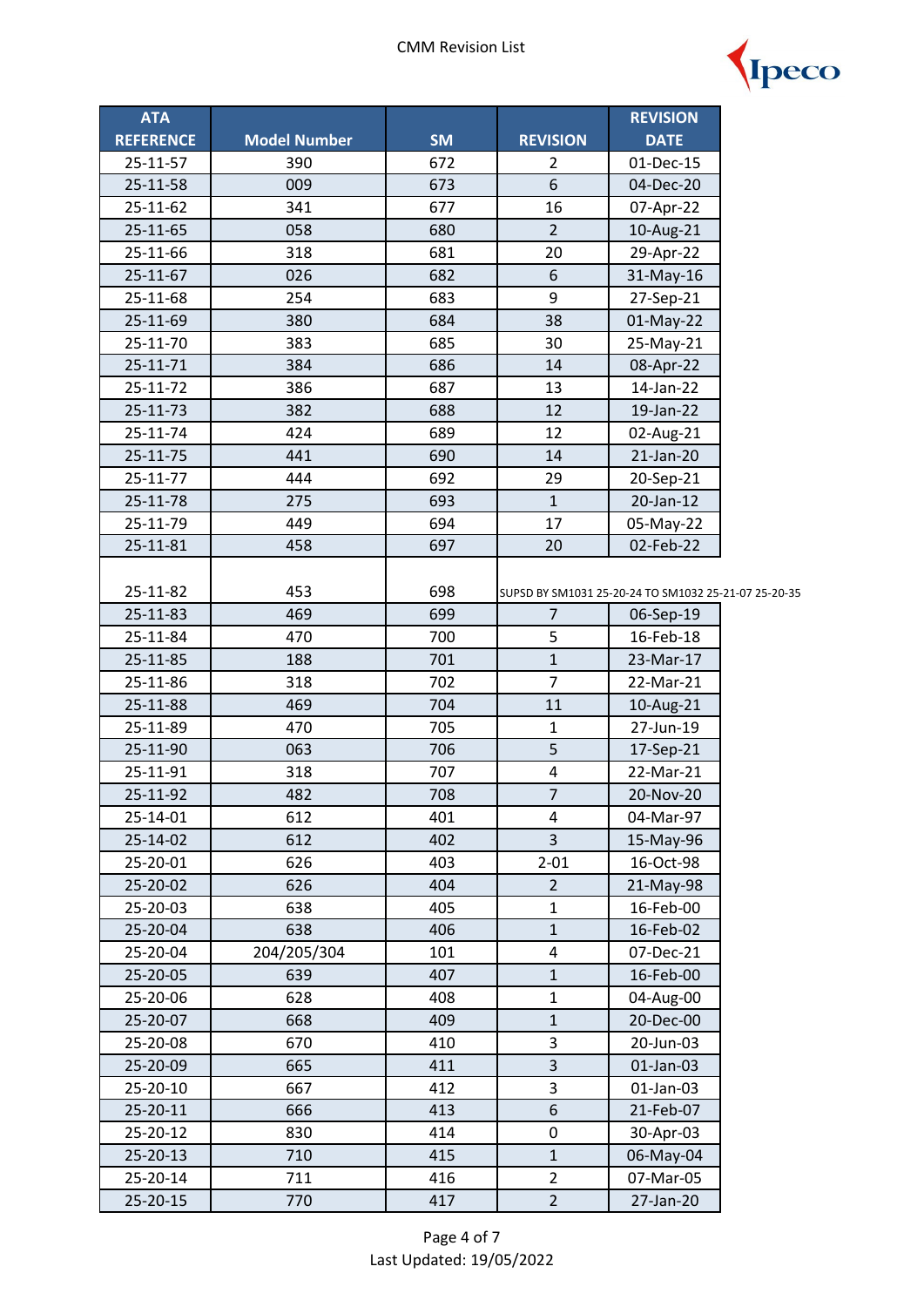

| <b>ATA</b>       |                     |           |                          | <b>REVISION</b> |
|------------------|---------------------|-----------|--------------------------|-----------------|
| <b>REFERENCE</b> | <b>Model Number</b> | <b>SM</b> | <b>REVISION</b>          | <b>DATE</b>     |
| 25-20-16         | 718                 | 418       | 1                        | 26-Jan-06       |
| 25-20-17         | 728                 | 419       | 3                        | 28-Jun-07       |
| 25-20-17         | 204CR/205CR/304CR   | 102       | 11                       | 12-Oct-21       |
| 25-20-18         | 666                 | 420       | $\mathbf{1}$             | 12-Jan-07       |
| 25-20-19         | 805                 | 1026      | $\mathbf{1}$             | 28-Apr-16       |
| 25-20-20         | 805                 | 1027      | $\mathbf 0$              | 17-Apr-14       |
| 25-20-21         | 471                 | 1028      | $\mathbf 0$              | 15-Dec-15       |
| 25-20-22         | 471                 | 1029      | 11                       | 19-Aug-21       |
| 25-20-23         | 471                 | 1030      | 9                        | 22-Apr-20       |
| 25-20-24         | 453                 | 1031      | $\overline{2}$           | 20-Oct-21       |
| 25-20-25         | 453                 | 1032      | $\overline{2}$           | 20-Oct-21       |
| 25-20-26         | 453                 | 1033      | $\overline{4}$           | 28-Feb-22       |
| 25-20-27         | 453                 | 1034      | $\overline{\mathbf{4}}$  | 28-Feb-22       |
| 25-20-28         | 453                 | 1035      | $\overline{4}$           | 28-Feb-22       |
| 25-20-29         | 453                 | 1036      | $\mathbf{1}$             | 20-Oct-21       |
| 25-20-30         | 453                 | 1037      | $\mathbf 1$              | 13-Jan-21       |
| 25-20-31         | 453                 | 1038      | $\mathbf{1}$             | 28-Feb-20       |
| 25-20-32         | 453                 | 1039      | $\mathbf 1$              | 20-Oct-21       |
| 25-20-33         | 453                 | 1040      | $\mathbf{1}$             | 13-Jan-21       |
| 25-20-34         | 453                 | 1041      | $\overline{1}$           | 28-Feb-20       |
| 25-20-35         | 453                 | 1042      | $\mathbf{1}$             | 20-Oct-21       |
| 25-20-36         | 453                 | 1043      | $\overline{2}$           | 30-Jun-21       |
| 25-20-37         | 477                 | 1044      | 12                       | 19-Aug-21       |
| 25-20-38         | 453                 | 1045      | $\overline{2}$           | 30-Jun-21       |
| 25-20-39         | 479                 | 1046      | $\overline{2}$           | 31-Jan-20       |
| 25-20-40         | 481                 | 1047      | 5                        | 03-May-22       |
| 25-20-44         | 415                 | 1051      | $\mathbf{1}$             | 10-Feb-20       |
| 25-20-45         | 416                 | 1052      | 3                        | 21-May-21       |
| 25-20-46         | 417                 | 1053      | 3                        | 27-May-21       |
| 25-20-59         | 417                 | 1066      | 00                       | 20-Apr-22       |
| 25-20-47         | 419                 | 1054      | 0                        | 14-Mar-22       |
| 25-20-48         | 419                 | 1056      | 0                        | 14-Mar-22       |
| 25-20-50         | 479                 | 1057      | $\overline{2}$           | 31-Mar-21       |
| 25-20-53         | 480                 | 1060      | 3                        | 02-Dec-21       |
| 25-20-54         | 415                 | 1061      | 0                        | 21-Jan-21       |
| 25-20-55         | 453                 | 1062      | $\mathbf{1}$             | 25-Aug-21       |
| 25-21-01         | 252                 | 642       | 16                       | 02-Sep-16       |
| 25-21-02         | 253                 | 643       | SUPSD BY SM1005 25-21-07 |                 |
| 25-21-03         | 303                 | 1001      | $\overline{2}$           | 03-Jul-06       |
| 25-21-04         | 334                 | 1002      | 33                       | 12-Jan-21       |
| 25-21-05         | 325                 | 1003      | 9                        | 20-Dec-19       |
| 25-21-06         | 348                 | 1004      | 6                        | 10-Sep-10       |
| 25-21-07         | 253                 | 1005      | 6                        | 14-Jan-22       |
| 25-21-10         | 427                 | 1008      | $\overline{2}$           | 17-Aug-11       |
| 25-21-11         | 394                 | 1009      | 5                        | 23-Feb-16       |
| 25-21-12         | 403                 | 1010      | 13                       | 08-Jan-21       |
| 25-21-13         | 398                 | 1018      | 4                        | 17-Mar-15       |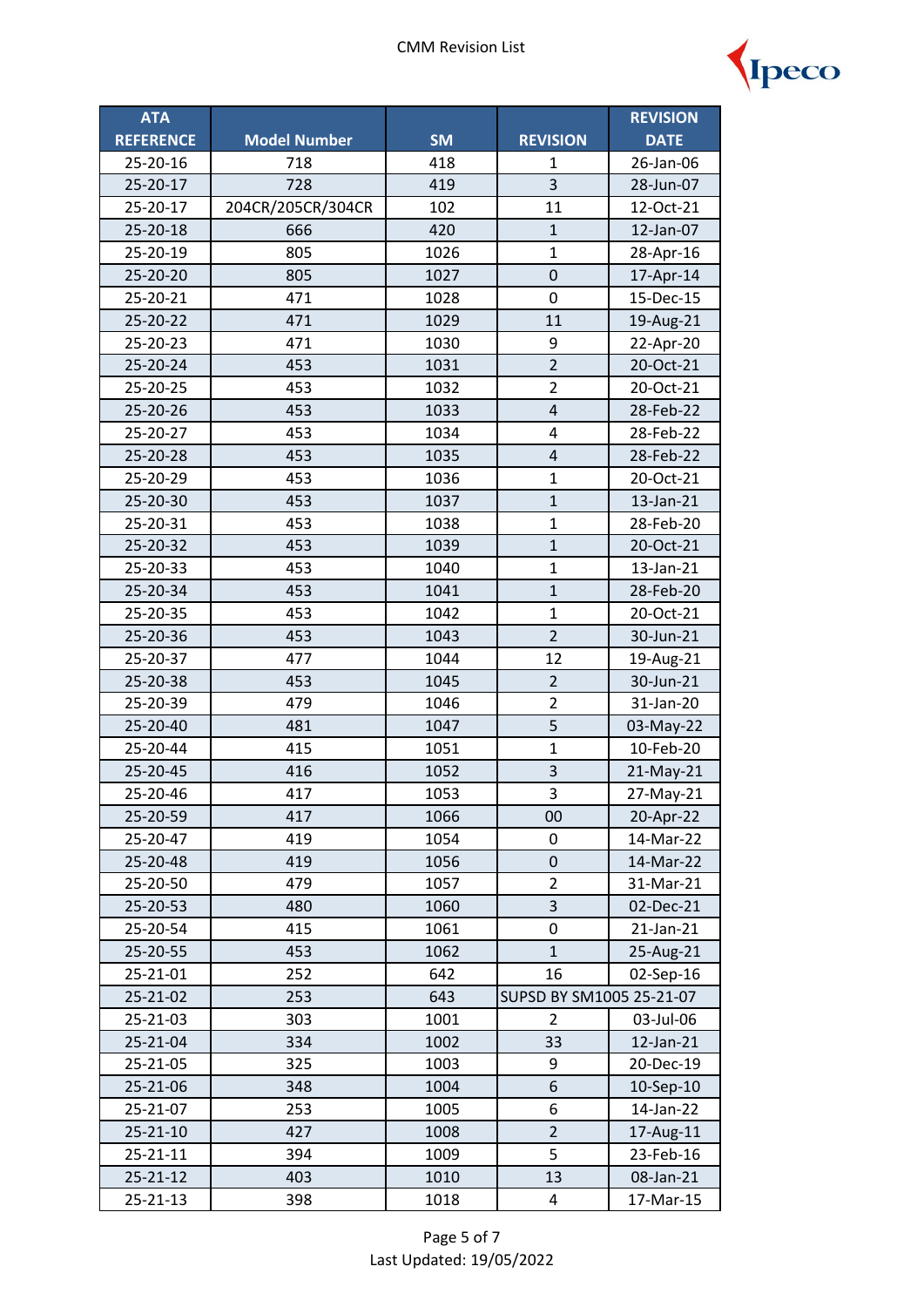

| <b>ATA</b>       |                     |           |                  | <b>REVISION</b> |
|------------------|---------------------|-----------|------------------|-----------------|
| <b>REFERENCE</b> | <b>Model Number</b> | <b>SM</b> | <b>REVISION</b>  | <b>DATE</b>     |
| $25 - 21 - 14$   | 409                 | 1012      | 3                | 30-Apr-21       |
| 25-21-15         | 407                 | 1013      | $\overline{7}$   | 21-Jan-19       |
| 25-21-19         | 400                 | 1017      | 13               | 10-Sep-21       |
| 25-21-21         | 350                 | 1019      | 1                | 17-Sep-12       |
| 25-21-22         | 408                 | 1020      | $\boldsymbol{0}$ | 26-Sep-08       |
| 25-21-23         | 428                 | 1021      | $\overline{7}$   | 10-Aug-18       |
| 25-21-24         | 429                 | 1022      | 6                | 13-Sep-18       |
| 25-21-26         | 413                 | 1024      | 5                | 27-Jul-21       |
| 25-30-01         | 725                 | 421       | $\mathbf{1}$     | 09-Jun-08       |
| 25-30-16         | 65-22-001           | 104       | $\mathbf 0$      | 30-Dec-96       |
| 25-31-02         | WB3002 & 909        | 105       | 24               | 25-Jun-21       |
| 25-31-04         | WB3004              | 106       | 1A               | 23-Apr-07       |
| 25-31-06         | WB3003              | 107       | $\overline{2}$   | 01-Sep-02       |
| 25-31-07         | WB3005              | 108       | 13               | 19-May-21       |
| 25-31-08         | <b>WB2004</b>       | 109       | 1A               | 23-Apr-07       |
| 25-31-11         | 906                 | 110       | 17               | 12-May-21       |
| 25-32-08         | 943                 | 150       | $\mathbf{1}$     | 14-Sep-20       |
| 25-33-01         | 923                 | 147       | 0                | 31-Jul-19       |
| 25-33-02         | 908                 | 111       | 3                | 21-Apr-15       |
| 25-34-04         | 900                 | 112       | 10               | 17-Aug-21       |
| 25-34-15         | 922                 | 132       | $\overline{4}$   | 19-Nov-20       |
| 25-34-16         | 922                 | 133       | 5                | 19-Nov-20       |
| 25-34-17         | 944                 | 148       | $\pmb{0}$        | 04-May-18       |
| 25-34-18         | 930                 | 155       | $\mathbf{1}$     | 29-Apr-21       |
| 25-34-19         | 930                 | 156       | $\mathbf{1}$     | 29-Apr-21       |
| 25-35-01         | 01433-1000          | N/A       | 5                | 07-Dec-21       |
| 25-36-18         | AR2010/12           | 121       | $\overline{2}$   | 16-Oct-98       |
| 25-36-22         | AR2010/12           | 113       | $\overline{2}$   | 19-Oct-98       |
| 25-36-23         | AR3008              | 114       | $\overline{2}$   | 01-Jul-08       |
| 25-36-25         | AR3021/22           | 115       | 5                | 04-Feb-08       |
| 25-36-36         | AR2020              | 127       | $\mathbf 0$      | 01-Oct-02       |
| 25-36-40         | AR3008              | 116       | 3                | 16-Jun-08       |
| 25-36-42         | AR3020              | 117       | $\sqrt{4}$       | 12-Feb-20       |
| 25-36-43         | 902                 | 118       | 3                | 21-Jul-07       |
| 25-36-44         | 907                 | 119       | 22               | 19-Nov-20       |
| 25-36-45         | 907                 | 120       | 0                | 04-Jul-08       |
| 25-36-47         | AR3008              | 128       | 3                | 14-Dec-20       |
| 25-36-48         | 919                 | 129       | 18               | 28-Sep-21       |
| 25-36-49         | 921                 | 131       | 11               | 18-Dec-20       |
| 25-36-50         | 928                 | 122       | 4                | 07-Apr-22       |
| 25-36-51         | 945                 | 149       | $\mathbf{1}$     | 25-Jan-22       |
| 25-36-52         | 945                 | 153       | 3                | 22-Mar-22       |
| 25-37-01         | 916                 | 135       | 16               | 09-Sep-21       |
| 25-37-02         | 932                 | 151       | 09               | 02-Aug-21       |
| 25-37-03         | 933                 | 152       | $\overline{2}$   | 12-Aug-21       |
| 25-40-01         | 724                 | 422       | $\mathbf{1}$     | 17-Mar-08       |
| 25-40-20         | 805                 | 300       | $\pmb{0}$        | 17-Apr-14       |